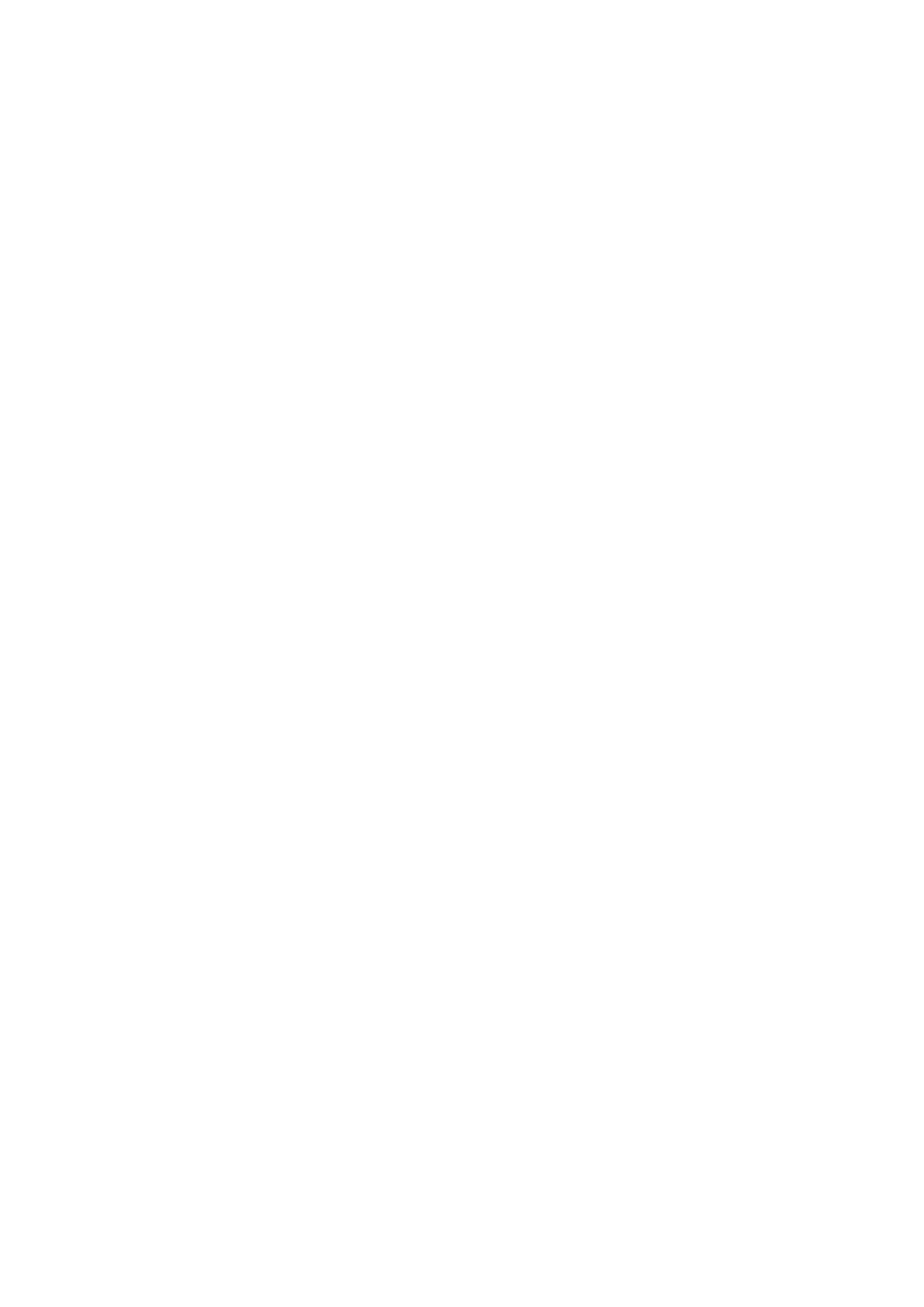#### **Answer sheet:**

| <b>Supply and consumption</b>           | <b>Other biogases from</b><br>anaerobic digestion |    |
|-----------------------------------------|---------------------------------------------------|----|
| 2016                                    |                                                   | ΤJ |
| Production                              | $(+)$                                             |    |
| Imports                                 | $(+)$                                             |    |
| Exports                                 | $(-)$                                             |    |
| <b>Stock changes</b>                    | $(+)$                                             |    |
| <b>International Bunkers</b>            | $(-)$                                             |    |
| <b>Domestic supply</b>                  | $(=)$                                             |    |
| <b>Transfers</b>                        |                                                   |    |
| <b>Statistical Differences</b>          |                                                   |    |
| Power plants                            |                                                   |    |
| CHP plants                              |                                                   |    |
| Commercial heat plants                  |                                                   |    |
| Charcoal production                     |                                                   |    |
| Biomass pellet and briquette production |                                                   |    |
| Other transformation                    |                                                   |    |
| Energy sector and own use               |                                                   |    |
| <b>Distribution losses</b>              |                                                   |    |
| <b>Total final consumption</b>          |                                                   |    |
| Industry sector                         |                                                   |    |
| Transport sector                        |                                                   |    |
| of which road transport                 |                                                   |    |
| Commercial and public services          |                                                   |    |
| Residential                             |                                                   |    |
| of which traditional uses               |                                                   |    |
| Other                                   |                                                   |    |
|                                         |                                                   |    |